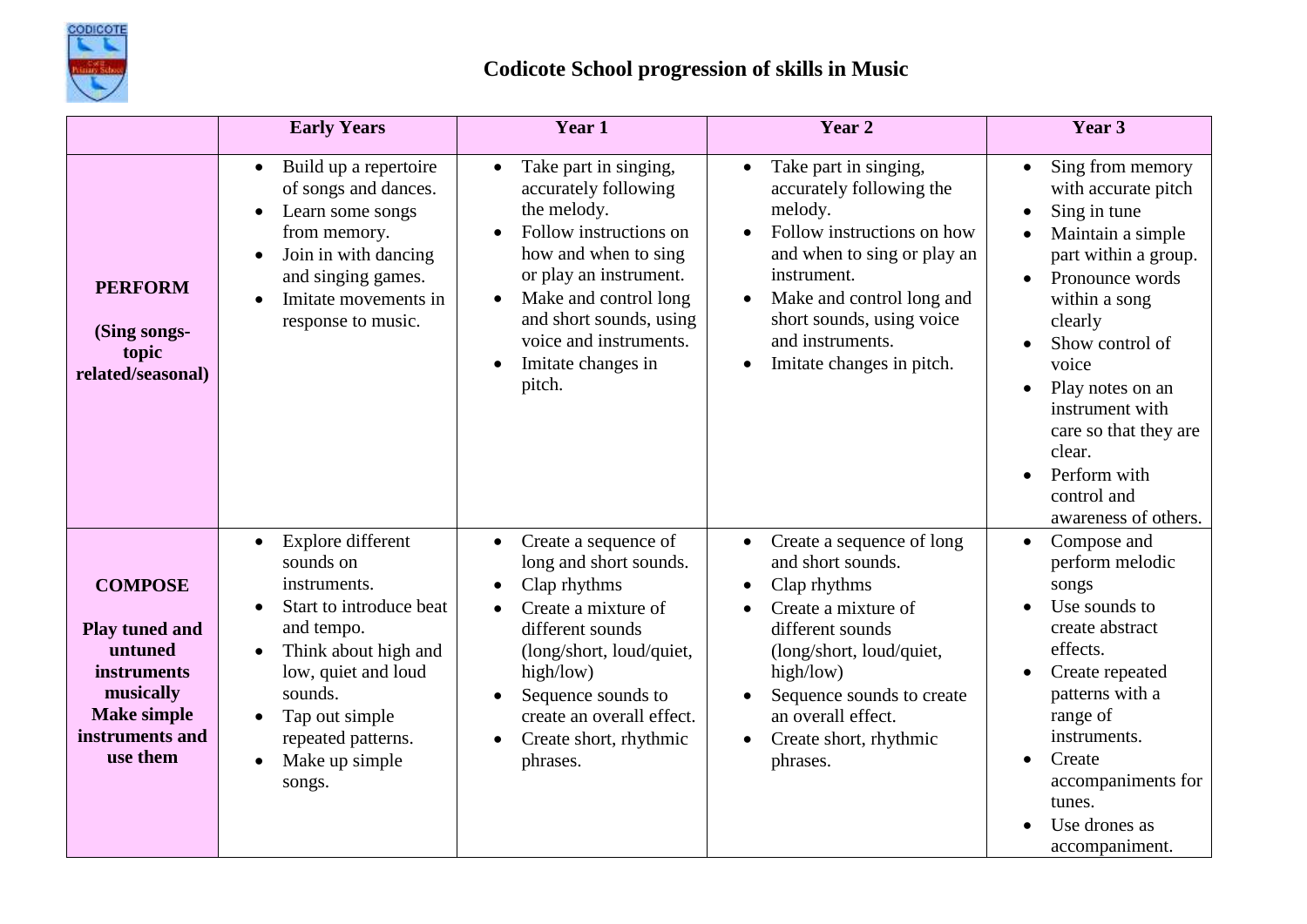| <b>TRANSCRIBE</b> | Use actions to help<br>$\bullet$<br>remember songs.                                                                                | Use symbols to<br>represent a<br>composition and use<br>them to help with a<br>performance.                                            | Use symbols to represent a<br>$\bullet$<br>composition and use them<br>to help with a performance.                | Devise non-<br>$\bullet$<br>standard symbols to<br>indicate when to<br>play and rest.<br>Recognise the notes<br>$E$ , $G$ , $B$ , $D$ , $F$ and<br>FACE on the<br>musical stave.<br>Recognise the<br>symbols for a<br>minim, crotchet and<br>semibreve and say<br>how many beats<br>they represent.                     |
|-------------------|------------------------------------------------------------------------------------------------------------------------------------|----------------------------------------------------------------------------------------------------------------------------------------|-------------------------------------------------------------------------------------------------------------------|-------------------------------------------------------------------------------------------------------------------------------------------------------------------------------------------------------------------------------------------------------------------------------------------------------------------------|
| <b>DESCRIBE</b>   | Begin to be able to<br>$\bullet$<br>describe what they<br>are listening to.<br>e.g, loud and quiet,<br>$\bullet$<br>fast and slow. | To identify simple<br>repeated patterns and<br>follow musical<br>instructions<br>Recognise changes in<br>timbre, dynamic and<br>pitch. | To identify the beat of a<br>$\bullet$<br>tune<br>Recognise changes in<br>$\bullet$<br>timbre, dynamic and pitch. | Use the term:<br>$\bullet$<br>duration, timbre,<br>pitch, beat, tempo,<br>texture and use of<br>silence to describe<br>music.<br>Evaluate music<br>using musical<br>vocabulary to<br>identify areas of<br>likes and dislikes.<br><b>Understand layers</b><br>of sounds discuss<br>their effect on mood<br>and feelings. |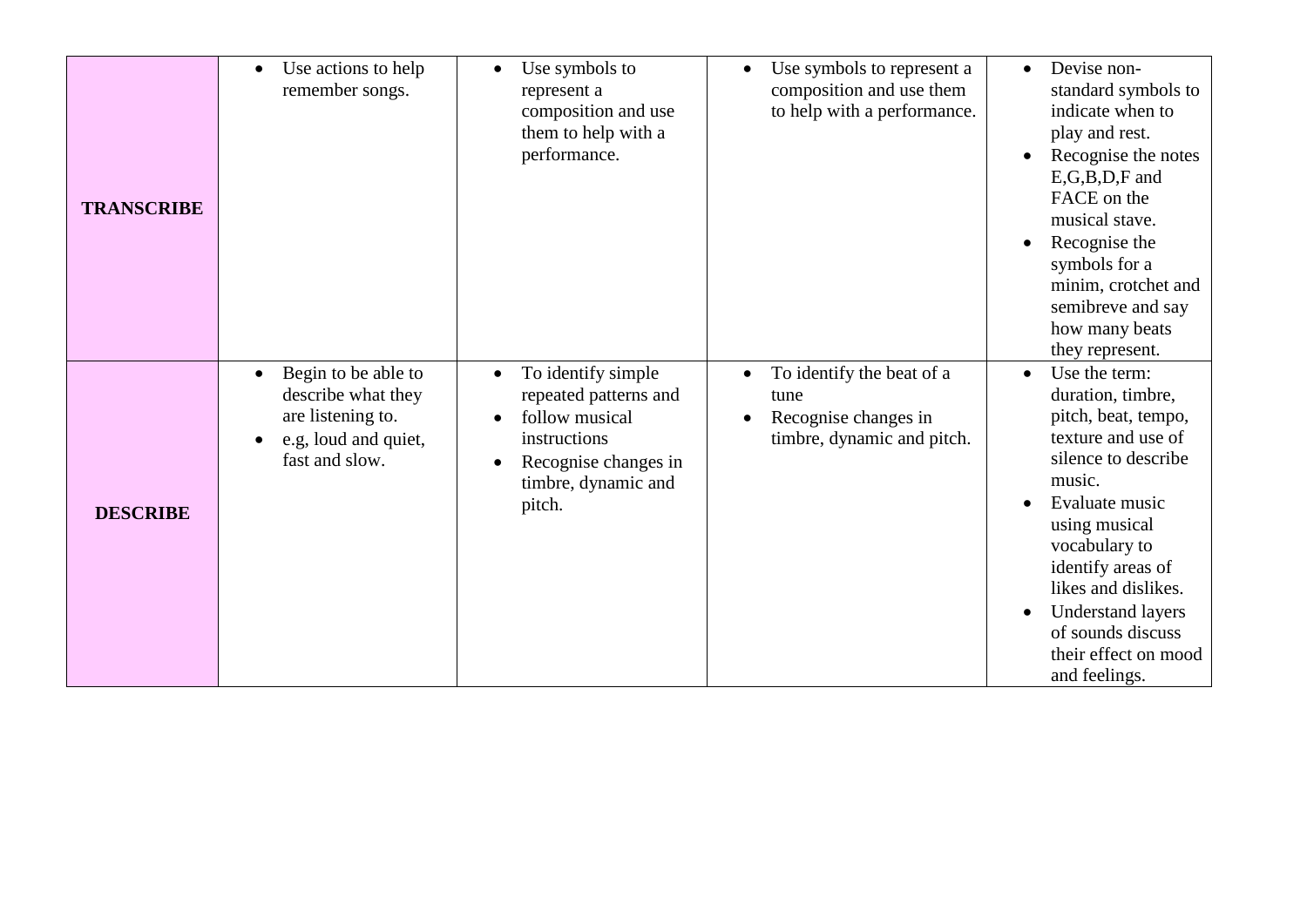|                                                                                                                                                                                                                   | Year 4                                                                                                                                                                                                                                                                                                                                                             | Year 5                                                                                                                                                                                                                                                                                                                                                                                                                          | Year 6                                                                                                                                                                                                                                                                                                                                                                                                                                                    |
|-------------------------------------------------------------------------------------------------------------------------------------------------------------------------------------------------------------------|--------------------------------------------------------------------------------------------------------------------------------------------------------------------------------------------------------------------------------------------------------------------------------------------------------------------------------------------------------------------|---------------------------------------------------------------------------------------------------------------------------------------------------------------------------------------------------------------------------------------------------------------------------------------------------------------------------------------------------------------------------------------------------------------------------------|-----------------------------------------------------------------------------------------------------------------------------------------------------------------------------------------------------------------------------------------------------------------------------------------------------------------------------------------------------------------------------------------------------------------------------------------------------------|
| <b>PERFORM</b><br>(Sing songs-<br>topic<br>related/seasonal)                                                                                                                                                      | Sing from memory with accurate<br>$\bullet$<br>pitch<br>Sing in tune<br>$\bullet$<br>Maintain a simple part within a<br>group.<br>Pronounce words within a song<br>$\bullet$<br>clearly<br>Show control of voice<br>Play notes on an instrument with<br>$\bullet$<br>care so that they are clear.<br>Perform with control and<br>$\bullet$<br>awareness of others. | Sing or play from memory with<br>$\bullet$<br>confidence.<br>Perform solos or as part of an<br>$\bullet$<br>ensemble.<br>Sing or play expressively or in tune.<br>Hold a part within a round.<br>Sing a harmony part confidently and<br>accurately.<br>Sustain a drone or a melodic ostinato to<br>accompany singing.<br>Perform with controlled breathing<br>$\bullet$<br>when singing or skilful playing of an<br>instrument. | Sing or play from memory with<br>$\bullet$<br>confidence.<br>Perform solos or as part of an<br>ensemble.<br>Sing or play expressively or in tune.<br>$\bullet$<br>Hold a part within a round.<br>$\bullet$<br>Sing a harmony part confidently and<br>accurately.<br>Sustain a drone or a melodic ostinato<br>$\bullet$<br>to accompany singing.<br>Perform with controlled breathing<br>$\bullet$<br>when singing or skilful playing of an<br>instrument. |
| <b>COMPOSE</b><br>Play tuned and<br>untuned<br>instruments<br>musically<br>Make simple<br>instruments and<br>use them<br><b>Elements:</b><br>dynamics<br>(loud/quiet)<br>Tempo<br>(fast/slow)<br>Pitch (high low) | Compose and perform melodic<br>songs<br>Use sounds to create abstract<br>effects.<br>Create repeated patterns with a<br>range of instruments.<br>Create accompaniments for tunes.<br>$\bullet$<br>Use drones as accompaniment<br>Use digital technologies to<br>compose pieces of music.                                                                           | Create songs with verses and a chorus.<br>$\bullet$<br>Create rhythmic patterns with an<br>awareness of timbre and duration.<br>Make an accompaniment for a tune<br>using chords.<br>Create own composition by choosing<br>$\bullet$<br>different musical elements to make it<br>more interesting.<br>Use digital technologies to compose,<br>$\bullet$<br>edit and refine pieces of music.                                     | Create songs with verses and a chorus.<br>$\bullet$<br>Create rhythmic patterns with an<br>awareness of timbre and duration.<br>Make an accompaniment for a tune<br>$\bullet$<br>using chords.<br>Create own composition by choosing<br>different musical elements to make it<br>more interesting.<br>Use digital technologies to compose,<br>edit and refine pieces of music.                                                                            |
| <b>TRANSCRIBE</b>                                                                                                                                                                                                 | Devise non-standard symbols to<br>$\bullet$<br>indicate when to play and rest.<br>Recognise the notes E,G,B,D,F and<br>$\bullet$<br>FACE on the musical stave.<br>Recognise the symbols for a<br>$\bullet$<br>minim, crotchet and semibreve and<br>say how many beats they represent.                                                                              | Use a standard musical notation of<br>$\bullet$<br>crochet, minim and semibreve to<br>indicate how many beats to play.<br>Read and create musical notes on the<br>$\bullet$<br>stave.<br>Understand the purpose of the treble<br>$\bullet$<br>and base clefs and use them when                                                                                                                                                  | Use a standard musical notation of<br>$\bullet$<br>crochet, minim and semibreve to<br>indicate how many beats to play.<br>Read and create musical notes on the<br>stave.<br>Understand the purpose of the treble<br>and base clefs and use them when                                                                                                                                                                                                      |